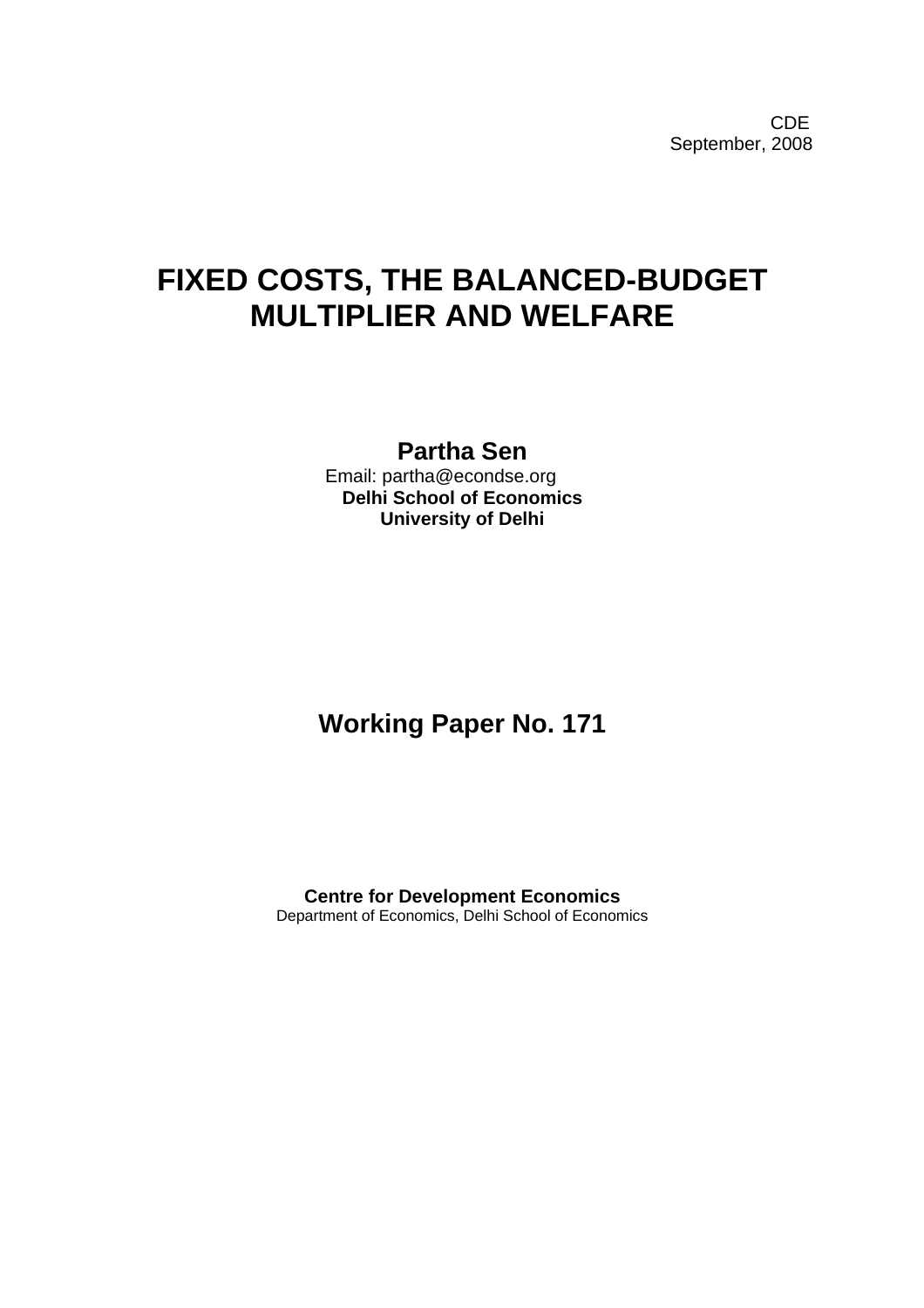### **FIXED COSTS, THE BALANCED-BUDGET MULTIPLIER AND WELFARE**

by

### **Partha Sen**

#### **Abstract**

In a two-sector model, where one of the sectors is monopolistically competitive and subject to increasing returns to scale but without love for variety, we analyze the effects of a balanced budget fiscal expansion. Such an expansion could increase the welfare of the representative individual, if elasticities of substitution in production and consumption are low. A reorganization of production takes place--increasing returns enabling a rise in real income.

JEL Classifications: E1, E2, L1. Key Words: Fiscal Policy, New-Keynesian Models, Monopolistic Competition

**This paper was written while I was visiting COE at RIEB, Kobe University. I am grateful to (the late) Koji Shimomura for excellent hospitality and helpful discussions. Arghya Ghosh, Earl Grinols, Nobu Kiyotaki, and Richard Startz also made helpful comments. Suggestions from Professor Kazuo Mino have contributed to a significant improvement in the revised version of the paper.** 

Department of Economics, Delhi School of Economics, Delhi-110 007 INDIA Fax: 91-11-2766 7159 and e-mail: [partha@econdse.org](mailto:partha@econdse.org)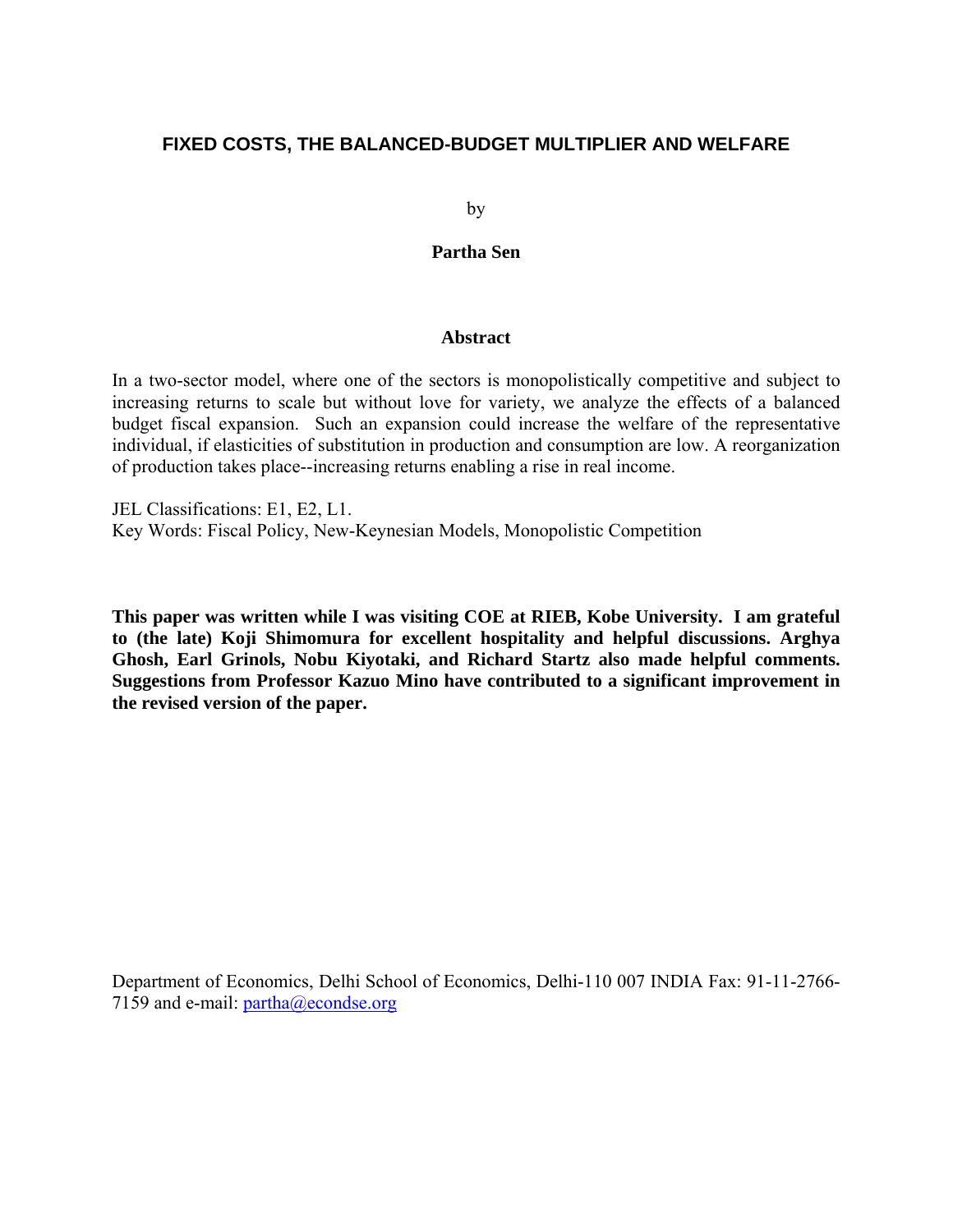#### **1. INTRODUCTION**

 $\overline{a}$ 

In the last quarter of a century, or thereabouts, there has been an attempt to provide microeconomic foundations for Keynesian macroeconomics.<sup>[1](#page-2-0)</sup> While this endeavour has not thrown up a universally accepted alternative model, it is the view of practitioners that perfect competition and constant returns to scale--which were the cornerstones of the Walrasian system- need to be jettisoned. Accordingly, monopolistic competition--because, of the non-competitive market structures, it lends itself to general equilibrium analysis most readily--with increasing returns to scale have been accorded pride of place in the new set-up. Monopolistic competition allows firms to be price setters and increasing returns makes the size of the firm important.

In such a setting, it is easy to get Keynesian-type multipliers. There is a co-ordination problem among agents, together with the prices set by firms exceeding their marginal cost. An increase in government expenditure--even if it gives no utility i.e., is wasteful--can solve this coordination problem. But to get the multipliers, we require that "the range of products in the economy is fixed, and hence rents are not dissipated away by the process of entry. If unrestricted entry is possible, rents would disappear and so would the complimentarity through the multiplier process. Startz (1989), for example, argues that the multiplier should be much smaller in the long run than in the short run. However, free entry brings another source of complimentarity if the entry of new firms expands the variety of products supplied in the market." (Matsuyama  $(1995)$  p. 709).<sup>2</sup>

New-Keynesian models have often discussed the balanced-budget multiplier. In Mankiw (1988), Startz (1989), Pagano (1990), Matsuyama (1995), Heijdra (1998), Devereux, Head and Lapham (2000) and Coto-Martinez and Dixon (2003), a balanced-budget fiscal expansion reduces welfare (or equivalently the multiplier is less than unity in real terms), except possibly when factors of production are elastically supplied and there is increasing returns to specialization.<sup>[3](#page-2-2)</sup>

I examine the effects of a balanced-budget fiscal expansion in a two-sector non-monetary model, where one of the sectors in monopolistically competitive. In this static model,

<span id="page-2-0"></span><sup>&</sup>lt;sup>1</sup> See e.g., Ng (1980), Weitzman (1982), Solow (1986), Blanchard and Kiyotaki (1987), Dixon (1987), Mankiw (1988), Startz (1989), Weil (1989), Pagano (1990), Hornstein (1993), Heijdra and van der Ploeg (1996), Heijdra (1998), Gaygisiz and Madden (2002)--some of these are "real" models and some models with nominal rigidity. Matsuyama (1995) surveys this literature. Cooper and John (1988), and Dixon and Rankin (1994) analyze the common features of such models.

<span id="page-2-1"></span><sup>&</sup>lt;sup>2</sup> With a fixed number of firms, the multiplier is obtained from the fact that price exceeds marginal cost, and, therefore, firms may be happy to provide any additional output that is demanded and would increase their profits. With free entry, this channel is blocked off and the returns to specialization argument is invoked i.e., an increased number of brands causes the price index to fall, and, depending on the exact details of the model, this either causes costs to fall (returns to specialization or the "Ethier" effect) or raises real wages because the consumption price index falls with increased variety (love for variety). Fatas (1997) shows that it is increasing returns that matters for the multiplier, and not monopolistic competition.

<span id="page-2-2"></span><sup>&</sup>lt;sup>3</sup> For the multiplier without love of variety see e.g., Startz (1989, p.749); Pagano (1990, section IV); Heijdra (1998, Proposition 3); Coto-Martinez and Dixon (2003, Proposition 3). Heijdra (1998) and Devereux, Head and Lapham (2000) look at welfare when there is love of variety plus elastic factor supplies (capital accumulation and elastic labour supply).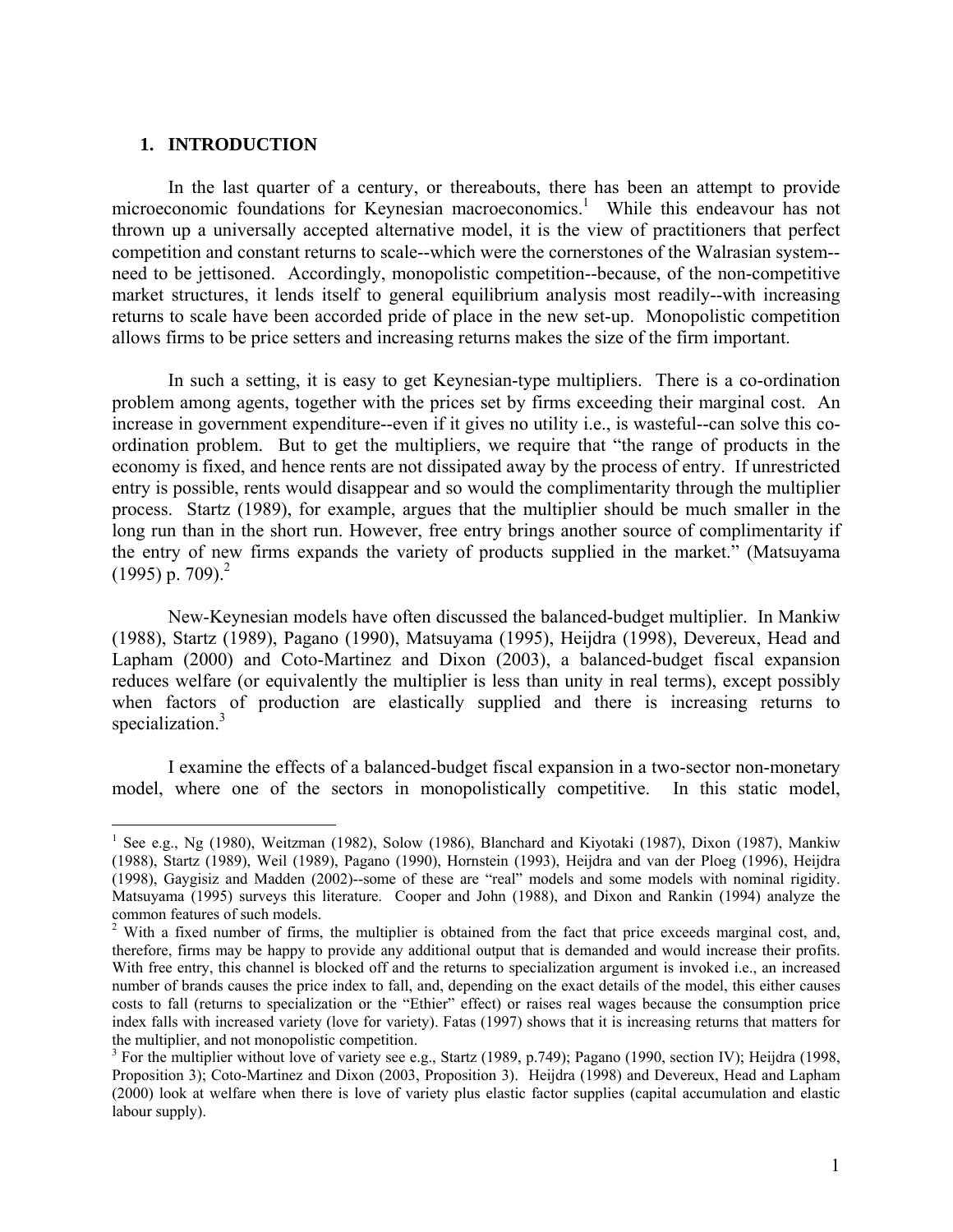technology and (upper-tier) preferences are assumed Leontief and the monopolistically competitive sector has free entry and increasing returns to scale, which are internal to the firm.<sup>[4](#page-3-0)</sup> Factors of production are inelastically supplied and there is no love for variety (or returns to specialization). I show that in such a set up, a balanced-budget expansion could lead to a fall in the number of firms active in the monopolistically competitive sector and yet could make every individual better off. In the model, since there is no love for variety, there are "too many" firms in the initial equilibrium, and the size of the differentiated goods sector is "too small". The fiscal expansion causes a reorganization of production, with exit taking place--this reorganization acts as a substitute for elastic labour supplies. In the new equilibrium, the welfare of a representative individual is higher.

In this paper, I seek to provide an example of a welfare-improving balanced-budget multiplier. In the process, I have assumed extreme functional forms. These can be relaxed (somewhat) and the results will still survive (see footnotes 12 and 13 for discussion of these).

#### **2. THE MODEL**

 $\overline{a}$ 

The economy has a representative consumer, firms and the government. The consumer consumes two goods—a homogeneous good (which is the numeraire) and a differentiated good- in fixed proportions. The latter is produced using an increasing-returns-to-scale technology, due to the presence of a fixed cost component. Free entry in this monopolistically competitive sector ensures zero profits. The government spends the lump-sum taxes it raises. We assume that government expenditure gives no utility to the consumer.

The representative household consumes the two goods. It maximizes the utility function in (1a) subject to the budget constraint in (1b)

$$
u \equiv [V^{(\varepsilon - 1)/\varepsilon} + y^{(\varepsilon - 1)/\varepsilon}]^{\varepsilon/(\varepsilon - 1)}
$$
(1a)

$$
PV + y = Z \tag{1b}
$$

where V is the (aggregate of) consumption of the differentiated good, P is the associated price index--these are defined in equations (4) and (5) below—y is the consumption of the homogeneous good, ε is the elasticity of substitution between V and y, and Z is the disposable income.

We have the following demand functions

$$
V = Z\{P^{-\varepsilon}/(1+P^{1-\varepsilon})\}
$$
  
 
$$
y = Z/(1+P^{1-\varepsilon})
$$

<span id="page-3-0"></span><sup>&</sup>lt;sup>4</sup> Returns-to-specialization renders the increasing returns external to the firm. See also Weil (1989).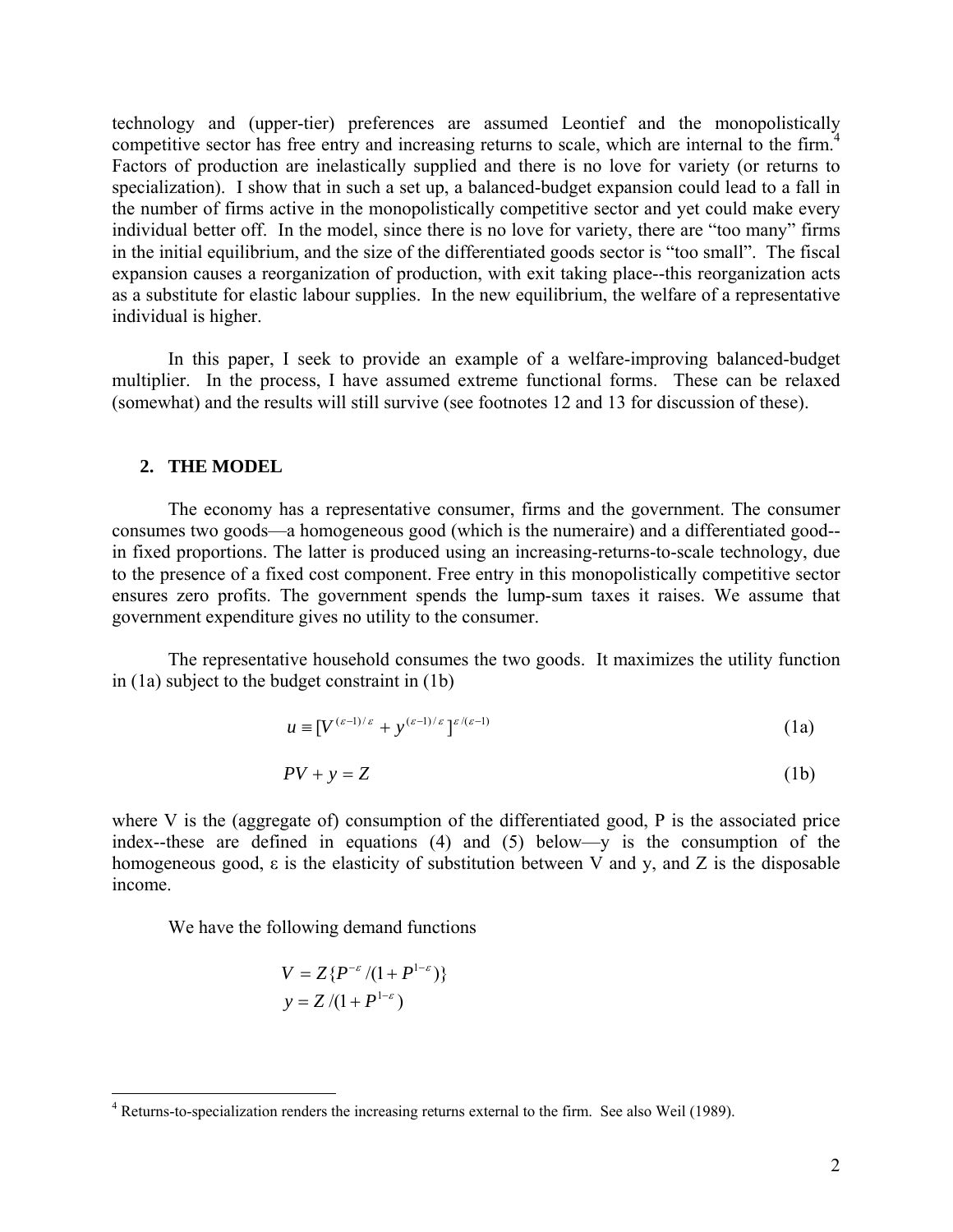We assume the elasticity of substitution between the two goods,  $\varepsilon$ , is zero i.e., the uppertier utility function (in equation (1 a)) is Leontief<sup>5</sup>, so that

$$
V = Z/(1+P) \tag{2a}
$$

$$
y = Z/(1+P) \tag{2b}
$$

The indirect utility function is given by

$$
I = Z/(1+P) \tag{3}
$$

Note that  $I = y = V = Z/(1+P)$ --something that will be exploited below.

The indices V and P of the differentiated good are given by

$$
V \equiv n^{1/(1-\sigma)\{\left(\sum_{i} \mathcal{V}_i^{(\sigma-1)/\sigma}\right)^{\sigma/(\sigma-1)}} \tag{4}
$$

$$
P \equiv (n^{-1} \sum_{i} p_i^{1-\sigma})^{1/(1-\sigma)}
$$
\n
$$
\tag{5}
$$

where v<sub>*i*</sub> is the amount of the i<sup>th</sup> brand consumed (whose price is p<sub>*i*</sub>) and  $\sigma$  (assumed to be greater than one) is the elasticity of substitution between the various brands of V--it will also be the elasticity of demand facing each firm (in equation (6) below). The number of brands, n, is large enough to treat it as a continuous variable. Note that in equations (4) and (5) we have ruled out any love-for-variety.<sup>[6](#page-4-1)</sup>

Given V from equation (2a), the consumer allocates this over the various brands. We thus have the demand for the i<sup>th</sup> brand

$$
v_i = (p_i / P)^{-\sigma} (1 + P)^{-1} Z \qquad i = 1,...,n \qquad (6)
$$

We shall drop the subscripts for the brands, since we shall be considering a symmetric equilibrium where all brands will be priced equally and the demand for all brands will be the same. In such an equilibrium V=nv (from equation (4)), and P= p (from equation (5)).

The differentiated good is produced under increasing returns to scale due to the presence of fixed costs. The factor and the homogeneous goods markets are competitive while the market

 $\frac{1}{5}$ 

<span id="page-4-1"></span><span id="page-4-0"></span><sup>&</sup>lt;sup>5</sup> See footnote 12 for the general case.<br><sup>6</sup> We are following the "macroeconomic tradition" here of e.g., Kiyotaki (1988), Startz (1989), and, more recently, Sen (2002) and Coto-Martinez and Dixon (2002). Heijdra and van der Ploeg (1996), Benassy (1996) and Heijdra (1998) discuss alternative specifications involving "love for variety" or the "Ethier" effect.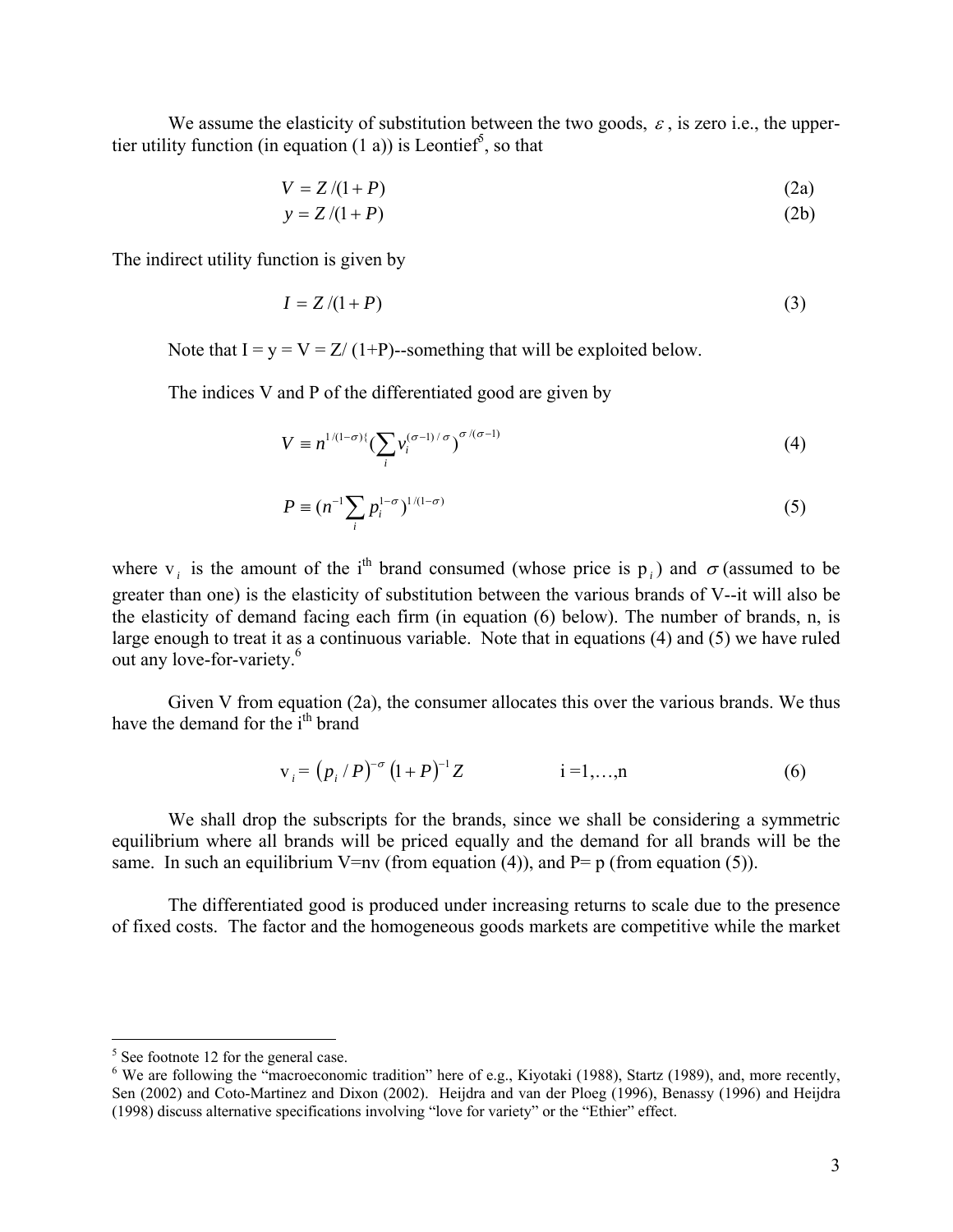for the differentiated good is monopolistically competitive with free entry—the Chamberlinian "large group" case. There are two factors of production—call these, labour and land.<sup>7</sup>

Let us turn to the pricing decision of the firms. The homogeneous good and the variable cost component of the differentiated good are produced using constant-returns-to-scale technologies. The fixed cost is like an overhead—the input required is fixed but as the factor prices change, so do the overhead costs. We have:

$$
a_{\scriptscriptstyle m} s + a_{\scriptscriptstyle l} w = 1 \tag{7}
$$

$$
(a_{mx}s + a_{lx}w) \cdot \sigma(\sigma - 1)^{-1} = p \tag{8}
$$

$$
a_{mF} s + a_{IF} w = \sigma^{-1}(px)
$$
\n(9)

where  $a_{ij}$  is the amount of the input i used in "line" j (i = land and labour, and j = y, x and F), w is the wage rate, s is the return to land and the output of a brand is given by x.

Equation (7) is the price equal to cost (average and marginal) in the homogeneous good (the numeraire) production.<sup>8</sup> The price of a brand of the differentiated good is a mark-up on variable costs (equation (8)). Free entry implies, in equation (9),  $(1/\sigma)$  of total revenue must cover fixed costs (since  $(1-(1/\sigma))$  goes to cover variable costs). Note that the fixed cost requires each firm to hire  $a_{IF}$  of labour and  $a_{MF}$  of land before it can start production. Therefore, the overhead costs vary with factor prices.

Equations (7), (8) and (9) are three equations in four unknowns. Hence we can solve for w, s and p as functions of x--the details are given in the Appendix.

Technology is assumed to be Leontief in all sectors i.e., the  $a_{ij}$ 's are constants (see footnote 13 for a discussion of the general case). We assume the following factor intensities:  $a_{lx}$  /  $a_{mx}$  >  $a_{lr}$  /  $a_{mr}$  >  $a_{ly}$  /  $a_{my}$  i.e., the homogeneous good is the most land-intensive and the variable cost component is the most labour-intensive--think of the homogeneous (resp. differentiated) good as an agricultural (resp. "manufactured"--literally "made by hand") product.

National income is equal to factor earnings-- $Z \equiv w+s$ . We will look at an experiment where, starting from an initial level of zero, the government adopts a balanced budget policy with lump-sum taxes equaling its expenditure (represented by G). The government expenditure is "wasteful" i.e.' affects neither utility nor production.

<span id="page-5-0"></span> $\frac{1}{7}$  $\frac{7}{1}$  This is a static model so not much hinges on which input is called what. As a matter of fact, if we reverse the factor intensities assumed below, we could still obtain the multipliers that are derived in this paper. In a dynamic model, it does matter which factor can be accumulated and which cannot be. <sup>8</sup>

<span id="page-5-1"></span><sup>&</sup>lt;sup>8</sup> Hornstein (1993) and Heijdra (1998) allow for variable returns-to-scale in the marginal cost component. In this paper, the fixed cost is the only element giving rise to increasing returns (which are internal to the firm)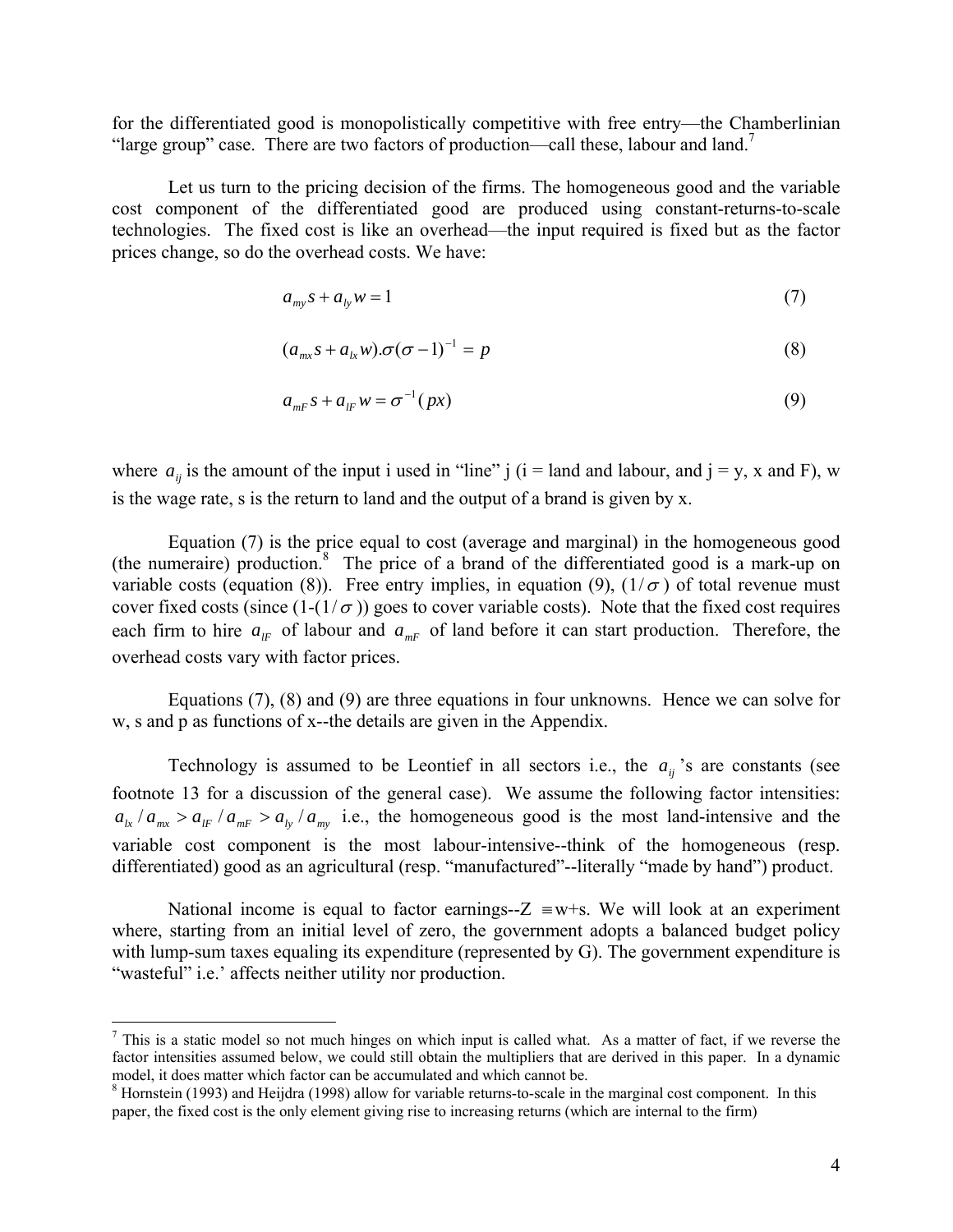There are four markets--two factor markets and two goods markets. By Walras' Law we need to consider only three market-clearing conditions. Equations (10), (11) and (12) below give the market-clearing condition for the homogeneous good, labour and land (factors are supplied inelastically and these supplies are normalized to unity). Equation (10) incorporates the balanced budget.

$$
Y = (w + s - G)/(1 + P) \tag{10}
$$

$$
a_{\scriptscriptstyle m\nu} Y + a_{\scriptscriptstyle m\nu} n x + a_{\scriptscriptstyle m\nu} n = 1 \tag{11}
$$

$$
a_{1y}Y + a_{1x}nx + a_{1F}n = 1
$$
\n<sup>(12)</sup>

where Y (resp.  $nx$ )<sup>9</sup> the output of the homogeneous (resp. differentiated) good. From equations (10) to (12) we can solve for Y, x and n (after substituting for w, s and p from (7) to (9)) in terms of G (the details are given in the Appendix). Note here we can solve for these variables and have full employment of factors, even though technologies in the various sectors are Leontief.

#### **3. A BALANCED-BUDGET INCREASE IN GOVERNMENT EXPENDITURE**

Suppose now the government increases its expenditure--which does not give utility<sup>10</sup> --by G, from an initial level of zero, financed by lump-sum taxes. Let all of the increased government demand (which is fixed at G in terms of the numeraire) be directed towards the differentiated good and also let the elasticity of substitution in government consumption be  $\sigma$  (so that its demand is given by a relation like equation  $(6)$ .<sup>11</sup>

To derive the welfare effects, we recall from equations (2) and (3) that  $V = y = I =$  $Z/(1+P)$  i.e., if y increases, so does V. We have from equations (10), (11) and (12) (a hat above a variable denotes a percentage change)

$$
\hat{I}/dG = \hat{Y}/dG = (\hat{n} + \hat{v})/dG = -(\Omega Z)^{-1}(\lambda_{lx}\lambda_{mF} - \lambda_{mx}\lambda_{lF}) > 0
$$
 (13)

$$
\hat{x} \, dG = \left\{ \frac{1}{(Z\Omega)} \right\} \left( \lambda_{l_y} - \lambda_{m_y} \right) > 0 \tag{14}
$$

$$
\hat{n}/dG = -\{1/(Z\Omega)\}(\lambda_{l_y}\lambda_{mx} - \lambda_{my}\lambda_{l_x}) < 0
$$
\n(15)

In signing the expressions in (13) and (14),  $\Omega = (\lambda_{lx}\lambda_{mr} - \lambda_{mx}\lambda_{lr}) + \{\alpha(\lambda_{ly} - \lambda_{my})/\sigma\}$ is assumed negative-- $\alpha$  is the share of the differentiated good in total expenditure and  $\lambda_{ij}$  is the

<sup>-&</sup>lt;br>9

<span id="page-6-1"></span><span id="page-6-0"></span><sup>&</sup>lt;sup>9</sup> In equilibrium the output per brand, x, is equal to the demand per brand, v.  $^{10}$  See Heijdra and van der Ploeg (1996) for a model with the provision of a public good by the government in a model with monopolistic c

<span id="page-6-2"></span> $11$  Otherwise a change in the composition of demand changes the elasticity of demand facing a firm. See Solow (1986) and, especially, Gali (1994) for interesting applications.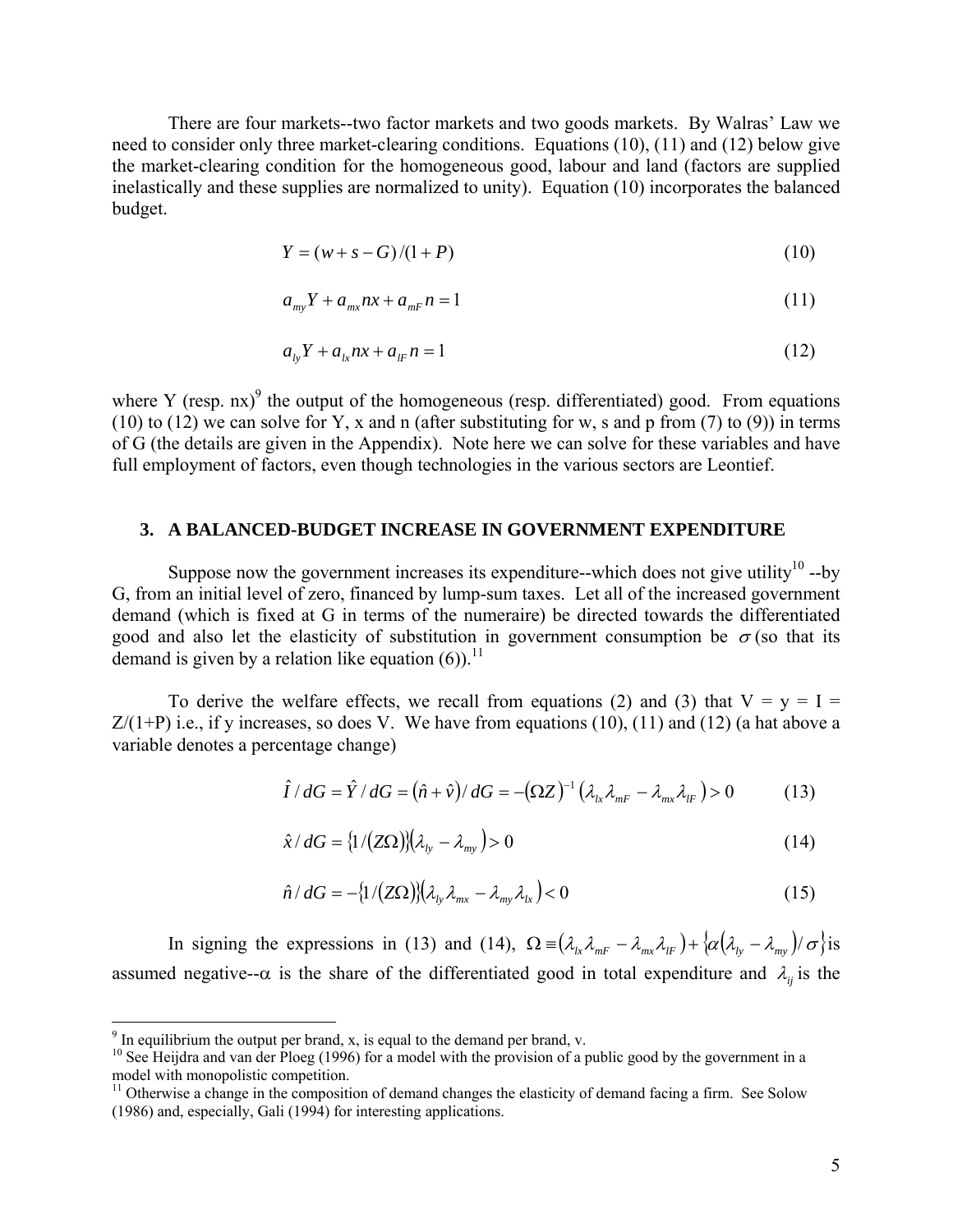share of the sector j in the employment of input i (in the initial steady state). For example,  $\Omega \le 0$ is true for the following parameter values:  $\lambda_k = 0.6$ ,  $\lambda_k = 0.3$ ,  $\lambda_{mx} = 0.08$ ,  $\lambda_{mr} = 0.12$ ,  $\alpha = 0.6$ ,  $\sigma$ =4. It is interesting to note that the rise in welfare occurs, under our factor intensity assumption, when: (a) the share of the differentiated good is high; and (b) the elasticity of substitution between brands (or, of demand) is low.

Thus, in real terms, following the balanced budget increase in G (which is directed towards the differentiated good), we have a multiplier that exceeds unity. This because the right hand side of equation (13) is the change in "real income" i.e.,

$$
\hat{Z}-\alpha\hat{P}>0
$$

To get some intuition, let us look at this diagrammatically. Equation (10) (or its loglinearized version (A.8)) tells us that for the homogeneous goods market to clear, an increase in Y will cause real income  $((w+s)/(1+P))$  to rise (for a given level of G). Now real income is increasing in x, so output per brand must rise. This is shown by the YY curve in figure 1, whose equation is $^{12}$ 

$$
YY: d \log Y = [\alpha \sigma^{-1}] d \log x - Z^{-1} dG \tag{16}
$$

Equations  $(11)$  and  $(12)$  can be solved for Y in terms of x (i.e., by eliminating n)--these are the combinations of Y and x which are consistent with full employment in both the factor markets--the FF curve in figure 1. Under our assumption about factor-intensities (and zero elasticities of substitution in production), the FF curve is upward sloping and, if  $\Omega$  <0, is flatter than the  $YY$  curve.<sup>13</sup>

FF: 
$$
d \log Y = [(\lambda_{lx} \lambda_{mF} - \lambda_{mx} \lambda_{lF}) / (\lambda_{my} - \lambda_{ly})] d \log x
$$
 (17)

A rise in G shifts the YY line down, and in the new equilibrium (at point B--the initial equilibrium was at A) raises both Y and x. The mechanism at work is as follows: the fiscal expansion raises demand for the differentiated good. This is achieved by a rise in the output per firm--the resources for this are found by a contraction in the number of firms i.e., exit takes place.<sup>14</sup> Now, given our factor-intensity assumption, the fixed cost component has a land-labour intensity that lies between the variable cost component and the homogeneous good. Thus, as the

<span id="page-7-0"></span> $12$  For the general CES upper-tier utility function equation (10) would become:

 $d \log Y = \left( \alpha \sigma^{-1} + \alpha \varepsilon \left( \theta_{1y} - \theta_{1x} \right) \Delta^{-1} \right) d \log x - Z^{-1} dG$ . As  $\varepsilon$  rises, from its assumed value of zero, the YY curve becomes flatter, finally becoming negatively sloped. 13 In the general case, the FF curve is given by:

$$
d \log Y = \left\{ (\lambda_{lx} \lambda_{mr} - \lambda_{mx} \lambda_{lr}) + \Delta^{-1} \left( (1 - \lambda_{my} \left( \sum_{i}^{Y_{,x,F}} \lambda_{li} \theta_{mi} \omega_i \right) + (1 - \lambda_{ly} \left( \sum_{i}^{Y_{,x,F}} \lambda_{mi} \theta_{li} \omega_i \right) \right) \right\} / (\lambda_{my} - \lambda_{ly}) d \log x
$$

This becomes steeper, for our assumed factor intensities, as the elasticities in production, the  $\omega_i$ 's increase.

<span id="page-7-1"></span>

<span id="page-7-2"></span><sup>&</sup>lt;sup>14</sup> Contrast this with e.g., Devereux, Head and Lapham (1996), where all changes in the output of the differentiated goods sector is achieved by entry and exit, with output per firm remaining constant.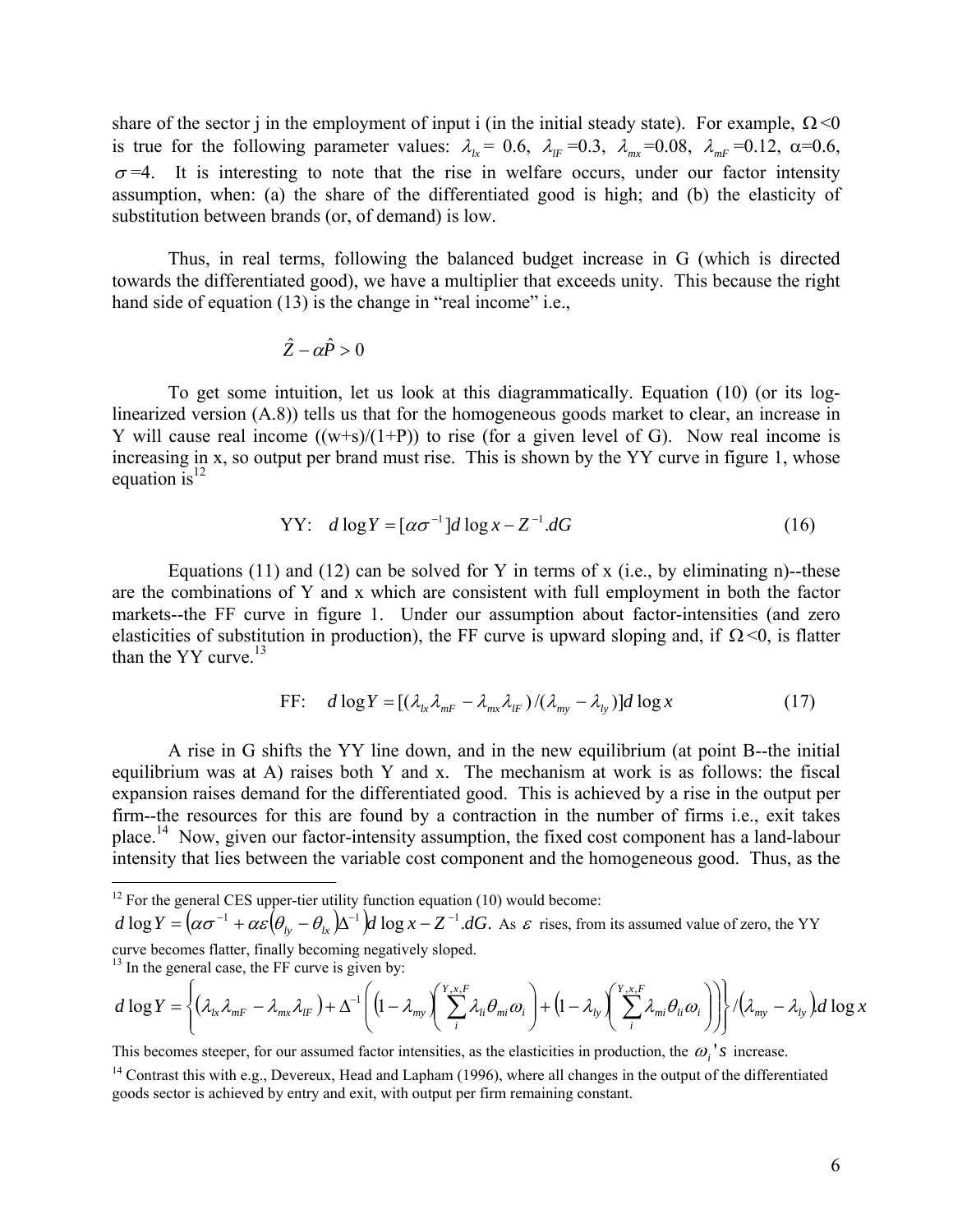demand for overhead inputs fall, the excess land goes to increase the supply of the homogeneous good. Since both the factors of production in our model are inelastically supplied, if a "sector" has to expand, another has to contract. Here that is achieved through an exit--nx rises as n falls. Further with increasing returns, as x (and nx) rises, p falls. The "small" elasticities of substitution ensure that there are "larger" changes in prices (including those of the factors of production). $15 \tcdot 16$  $15 \tcdot 16$ 

Note that with a fixed number of firms there is no multiplier--equations (11) and (12) determine Y and x (and hence nx) independent of demand. Thus in our model the free entry multiplier is greater than the multiplier with a fixed number of firms, the latter being zero.<sup>17</sup> Note this is in spite of our having switched off the "love-of-variety" channel.

In the industrial organization literature there has been some discussion of the issue of production versus allocative efficiency (see e.g., Mankiw and Whinston (1986), Suzumura and Kiyono  $(1987)$ .<sup>18</sup> In particular, suppose in an oligopolistic set-up, each firm has to incur significant fixed costs to produce, then from a social perspective, the fewer the number of firms the better. But this could make each incumbent firm large in relation to the market and this aspect is welfare-reducing. This result is obtained in partial equilibrium models. In my model, which is a general equilibrium one, the second channel is missing (by assuming a very large number of firms) and thus fiscal policy operating through the first channel increases welfare.

Thus an expansionary fiscal policy by expanding the size of the differentiated goods sector and exploiting the scale economies (or equivalently reducing the fixed cost from society's point of view), raises welfare. Indeed, through the reduction of resources required for fixed costs, it is able to increase the supply of both the goods—remember that the goods are consumed in fixed proportions.

#### **4. CONCLUSIONS**

 $\overline{a}$ 

I have shown that in a monopolistically competitive economy with increasing returns to scale, welfare rises following a balanced-budget fiscal expansion. The assumed low elasticities of substitution in production and consumption require large changes in prices to equilibrate markets following a shock. Increasing returns ensure that costs in the differentiated goods sector fall as output rises. Exit occurs from the imperfectly competitive sector but this does not affect

<span id="page-8-0"></span><sup>&</sup>lt;sup>15</sup> Note that we do not literally require either  $\epsilon$  or the  $\omega_i$ 's to be zero--there are a range of "low" values of these

which will give us YY steeper than FF. See Solow (1986, p. 312) for a discussion of elasticity of demand and the value of the multiplier in his model.

<span id="page-8-1"></span> $16$  Note that since the price of the differentiated good falls, the multiplier in terms of the homogeneous good may not be positive.

<span id="page-8-2"></span> $17$  This is contrary to received wisdom. See the quote from Matsuyama (1995) in the Introduction; also see Startz (1989), and, more recently, Coto-Martinez and Dixon (2003, Proposition 4). Note that in that case, in my model the assumed zero elasticity-of-substitution in demand would leave some homogeneous good unsold.

<span id="page-8-3"></span><sup>&</sup>lt;sup>18</sup> In particular, see Mankiw and Whinston (1986, section 4) for a discussion of a set-up with love-for-variety and excess (or insufficient) entry.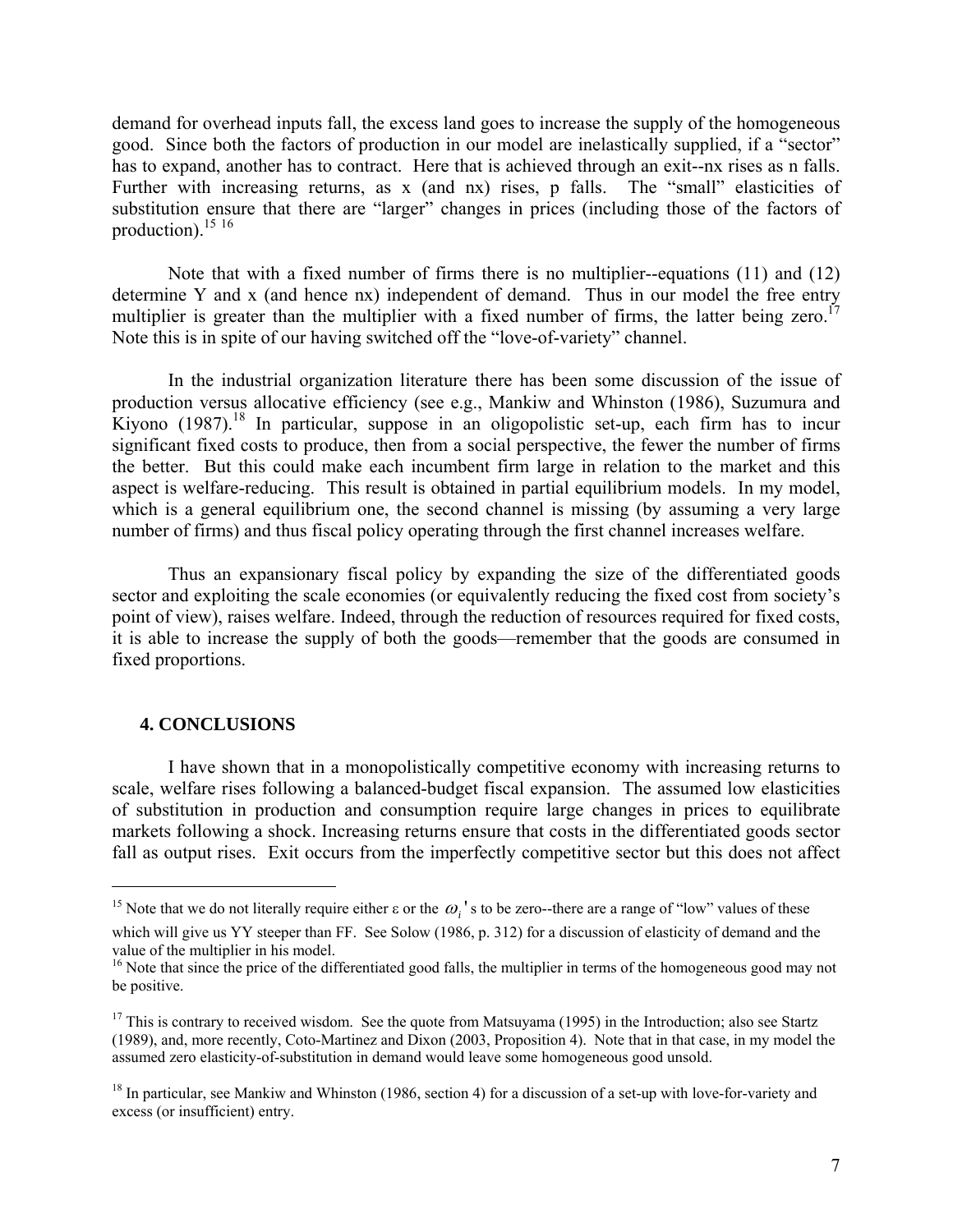welfare directly because there is no love-for-variety per  $se^{19}$ . The multiplier is obtained from a reorganization of production i.e., there are fewer firms with more output per firm, saving on wasteful overhead costs while allowing for an increase in the homogeneous goods production as well.

The purpose of this paper was to provide an example-- the first as far as I am aware--of a new-Keynesian model where the balanced-budget multiplier exceeding unity without relying on a love-for-variety (or returns to specialization) effect.<sup>20</sup> In so doing I had to make some very strong assumptions, which will need to be addressed in future work. A prime example of that is the fact exit occurs in the process of generating the multiplier.<sup>21</sup> This could be "fixed" e.g., by introducing factors whose supplies are elastic.

<u>.</u>

<span id="page-9-0"></span> $19$  A love-for-variety would dampen the process at work but would not necessarily overturn the results.

<span id="page-9-1"></span> $20$  See Thomas (1995), for an incomplete markets model, where a similar multiplier can be obtained. His model, though, is dynamic, has labour-leisure choice and positive profits.

<span id="page-9-2"></span><sup>&</sup>lt;sup>21</sup> See Aloi and Dixon (2002) for a discussion of entry in the expansionary phase of the cycle, especially the empirical regularities reported on pp. 4 and 5 there.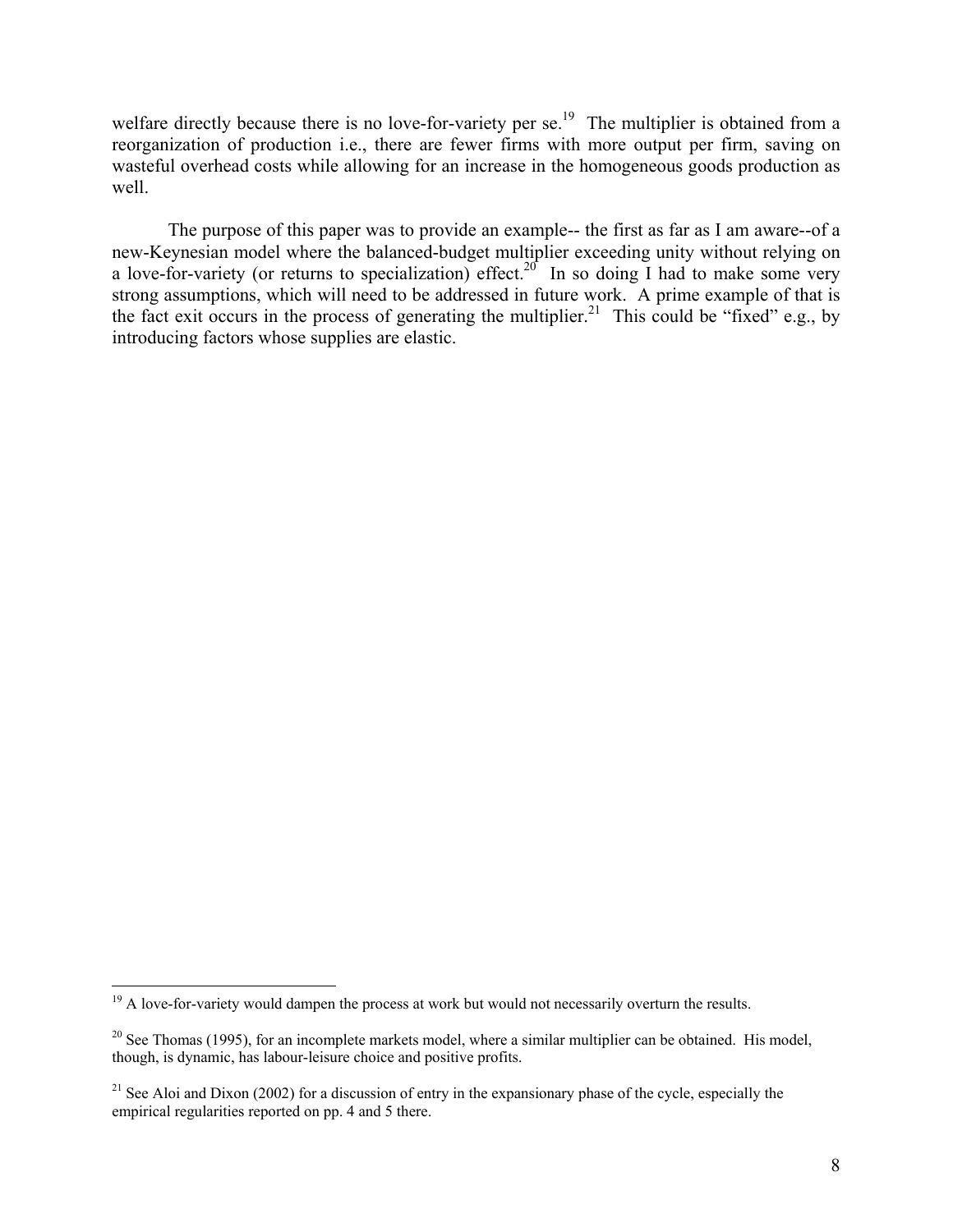#### **References**

Aloi, M. and H.W. Dixon (2002) "Entry Dynamics, Capacity Utilisation and Productivity in a Dynamic Open Economy", *CESifo Working Paper* No. 716.

Benassy, J-P. (1996) "Taste for Variety and Optimum Production Patterns in Monopolistic Competition", *Economics Letters,* Vol. 52, No. 1, pp. 41-47.

Blanchard, O.-J. and N. Kiyotaki (1987) "Monopolistic Competition and the Effects of Aggregate Demand", *American Economic Review,* Vol. 57, No. 3, pp. 647-666.

Coto-Martinez, J. and H.W. Dixon (2003) "Profits, Mark-Ups and Entry: Fiscal Policy in an Open Economy", *Journal of Economic Dynamics and Control*, Vol. 27, No. 4, pp. 573-597.

Cooper, R. and A. John (1988) "Coordinating Coordination Failures in Keynesian Models", *Quarterly Journal of Economics,* Vol. 103, No. 3, pp. 441-464.

Devereux, M.B., A.C. Head and B.J. Lapham (2000) "Government Spending and Welfare with Returns to Specialisation", *Scandinavian Journal of Economics,* Vol. 102, No. 4, pp. 547-561.

Devereux, M.B., A.C. Head and B.J. Lapham (1996) "Monopolistic Competition, Increasing Returns, and the Effect of government Spending", *Journal of Money Credit and Banking,* Vol. 28, No. 2, pp. 233-254.

Dixon, H.W. (1987) "A Simple Model of Imperfect Competition with Walrasian Features", *Oxford Economic Papers,* Vol. 39, No. 1, pp. 134-160.

Dixon, H.W. and N. Rankin (1994) "Imperfect Competition and Macroeconomics: A Survey", *Oxford Economic Papers,* Vol. 46, No. 2, pp. 171-199.

Fatas, A. (1997) "Multipliers: Imperfect Competition or Increasing Returns to Scale?" *Economics Letters*, Vol. 57, No. 2, pp. 197-201.

Gali, J. (1994) "Monopolistic Competition, Business Cycles and the Composition of Aggregate" Demand, *Journal of Economic Theory,* Vol. 63, No. 1, pp. 73-96.

Gaygisiz, E. and P. Madden (2002) "Macroeconomic Coordination Failure under Oligempory", *Economic Theory,* Vol. 20, No. 1, pp. 93-112.

Heijdra, B. (1998) "Fiscal Policy Multipliers: The Role of Monopolistic Competition, Scale Economies and Intertemporal Labour Substitution", *International Economic Review,* Vol. 38, No. 3, pp. 659-696.

Heijdra, B and F. van der Ploeg (1996) "Keynesian Multipliers and the Cost of Public Funds under Monopolistic Competition", *Economic Journal,* Vol.106, No. 5, pp.1284-1296.

Hornstein, A. (1993) "Monopolistic Competition, Increasing Returns to Scale, and the Importance of Productivity Shocks", *Journal of Monetary Economics,* Vol. 31, No. 3, pp. 299- 316.

Kiyotaki, N. (1988) "Multiple Expectational Equilibria under Monopolistic Competition", *Quarterly Journal of Economics,* Vol. 103, No. 4, pp. 695-713.

Mankiw, N.G. (1988) "Imperfect Competition and the Keynesian Cross", *Economics Letters,* Vol. 26, No. 1, pp.7-13.

Mankiw, N.G., and M.D. Whinston (1986) "Free Entry and Social Inefficiency", *Rand Journal of Economics,* Vol. 17, No. 1, pp. 48-58.

Matsuyama, K. (1995) "Complimentarities and Cumulative Processes in Models of Monopolistic Competition", *Journal of Economic Literature,* Vol. 33, No. 2, pp.701-729.

Ng, Y.K. (1980) "Macroeconomics with Non-perfect Competition", *Economic Journal,*  Vol. 90, No. 3, pp. 598-610.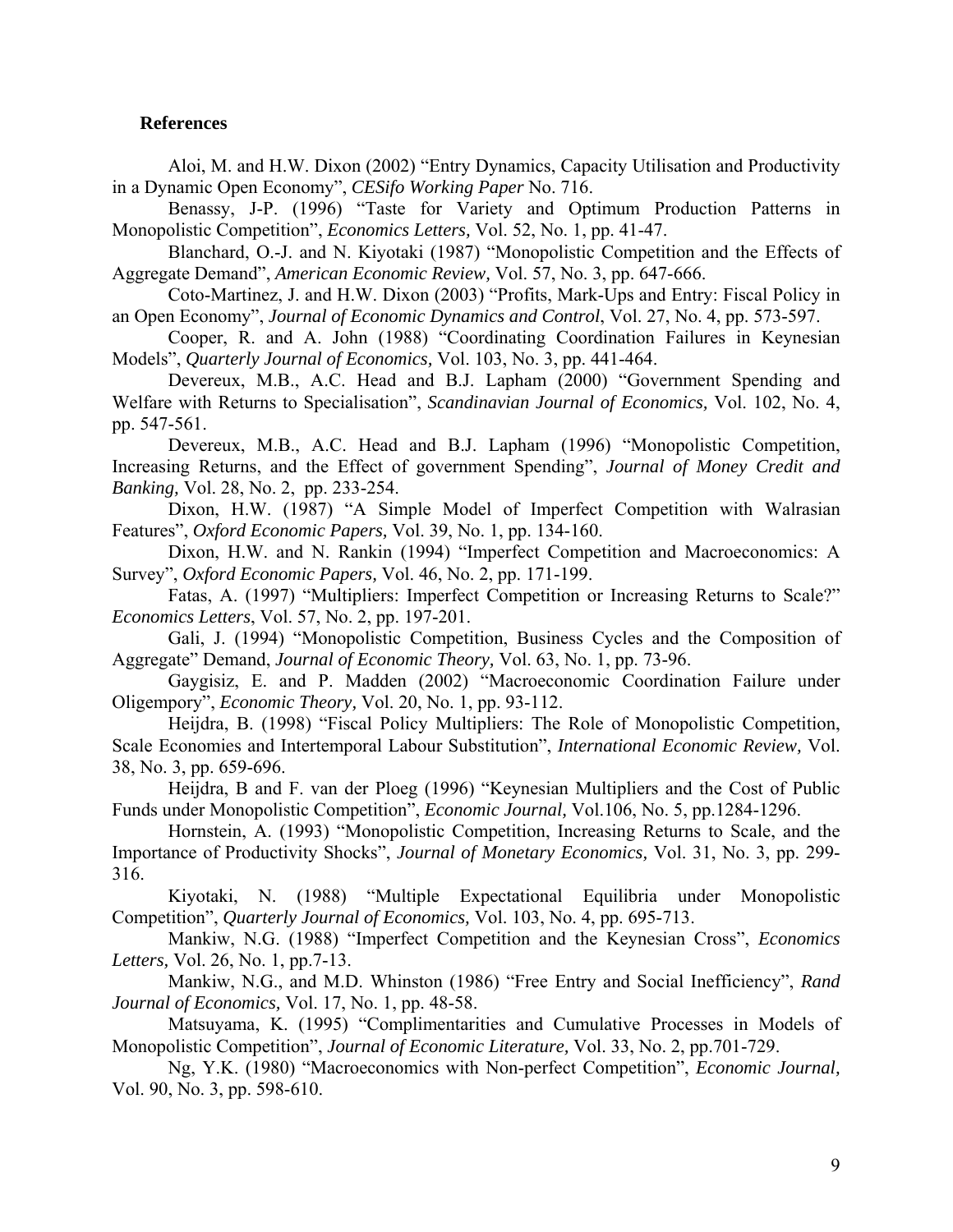Pagano, M. (1990) Imperfect Competition, Underemployment Equilibria and Fiscal Policy, *Economic Journal,* Vol. 100, No. 2, pp. 440-463.

Sen, P. (2002) "Welfare-improving Debt Policy under Monopolistic Competition", *Journal of Economic Dynamics and Control,* Vol. 27, No. 1, pp. 143-156.

Solow, R. (1986) "Monopolistic Competition and the Multiplier" in *Equilibrium Analysis: Essays in Honour of Kenneth J. Arrow*, Vol. II (eds. W.P. Heller, R.M. Starr and D.A. Starrett) Cambridge University Press, Cambridge.

Startz, R. (1989). "Monopolistic Competition as a Foundation for Keynesian Macroeconomic Models", *Quarterly Journal of Economics,* Vol. 104, No. 4, pp. 737-750.

Suzumura, K. and K. Kiyono (1987) "Entry Barriers and Economic Welfare", *Review of Economic Studies,* Vol.54, No. 1, pp.157-167.

Thomas, P. (1995) "The Role of Fiscal Policy in an Incomplete Markets Framework", *Review of Economic Studies,* Vol.62, No. 3, pp.449-468.

Weil, P. (1989) "Increasing Returns and Animal Spirits", *American Economic Review,* Vol. 79, No. 4, pp. 889-894.

Weitzman, M.L. (1982) "Increasing Returns and the Foundation of Unemployment Theory", *Economic Journal,* Vol. 92, No. 4, pp. 787-804.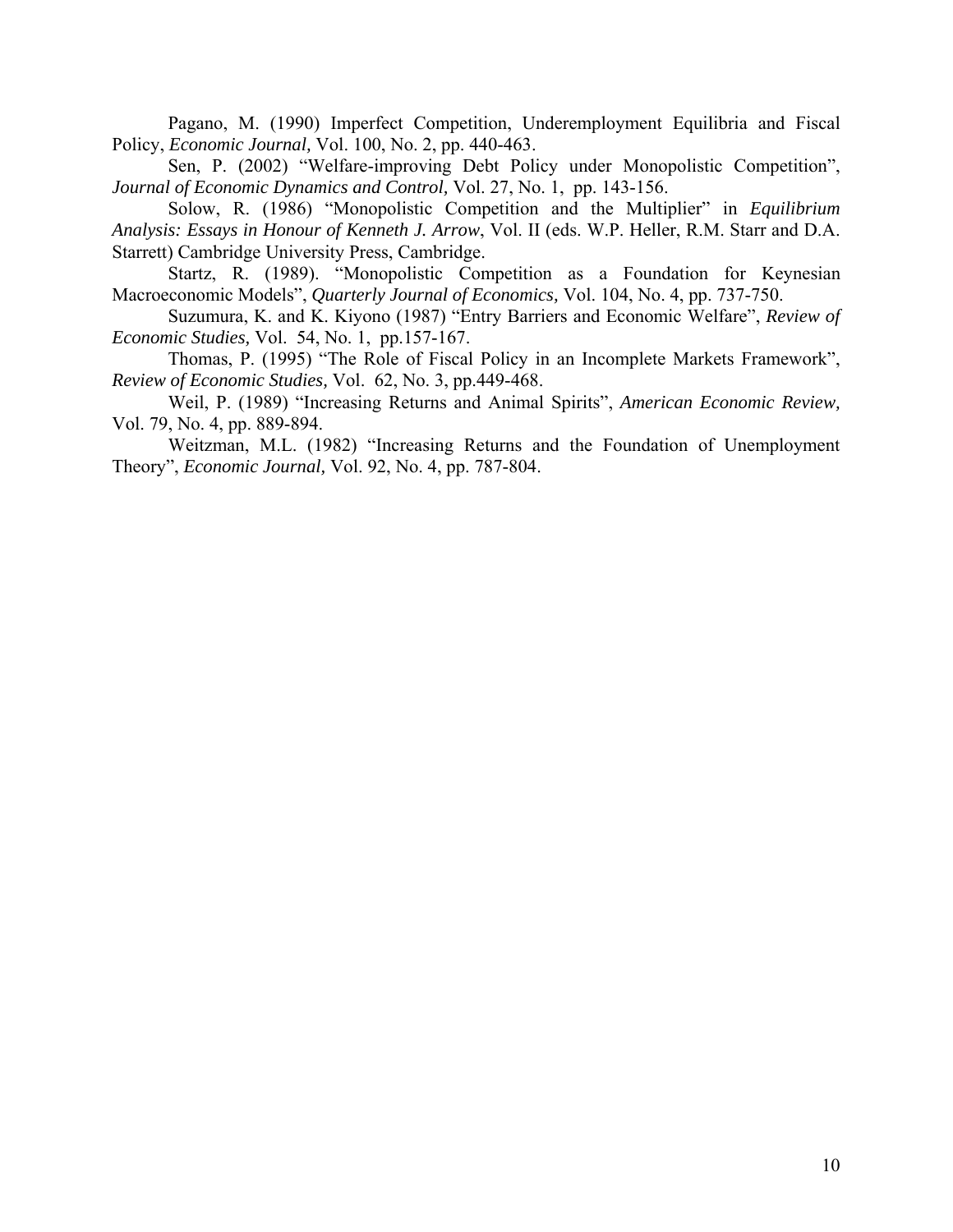#### **APPENDIX**

Logarithmically differentiating equations, (7), (8) and (9), we have (a "hat" over a variable denotes a percentage change e.g.,  $\hat{x} = dx / x$ )

$$
\theta_{ly}.\hat{w} + \theta_{my}.\hat{s} = 0 \tag{A.1}
$$

$$
\theta_{lx} \cdot \hat{w} + \theta_{mx} \cdot \hat{s} = \hat{p} \tag{A.2}
$$

$$
\theta_{lF} \cdot \hat{w} + \theta_{mF} \cdot \hat{s} = \hat{p} + \hat{x} \tag{A.3}
$$

where  $\theta_{ij}$  is the share of the i<sup>th</sup> input in the j<sup>th</sup> "cost" equation (e.g.,  $\theta_{IF} \equiv a_{IF} w / (\sigma^{-1} (p.x))$ ).

We can solve the above three equations for  $\hat{w}$ ,  $\hat{s}$  and  $\hat{p}$  in terms of  $\hat{x}$ . These are given in equations  $(A.4)$ ,  $(A.5)$  and  $(A.6)$  below

$$
\hat{w}/\hat{x} = -\theta_{my}/\Delta \tag{A.4}
$$

$$
\hat{s}/\hat{x} = \theta_{1y}/\Delta \tag{A.5}
$$

$$
\hat{p} / \hat{x} = (\theta_{l_y} - \theta_{l_x}) / \Delta \tag{A.6}
$$

where 
$$
\Delta \equiv \theta_{lx} - \theta_{lF}
$$
 (A.7)

Then logarithmically differentiating the goods market equilibrium and the two factor market-clearing equation  $((10), (11)$  and  $(12))$  (and substituting from  $(A.4)$  to  $(A.7)$ ), we can solve for  $\hat{Y}$ ,  $\hat{n}$  and  $\hat{x}$  in terms of dG.

$$
\hat{Y} = \Delta^{-1}[(\eta_m \theta_{l_y} - \eta_l \theta_{my}) - \alpha(\theta_{l_y} - \theta_{l_x})]\hat{x} - Z^{-1}.dG
$$
\n(A.8)

$$
\lambda_{l_y} \hat{Y} + \lambda_{l_x} \hat{x} + (1 - \lambda_{l_y}) \hat{n} = 0 \tag{A.9}
$$

$$
\lambda_{\scriptscriptstyle m\nu} \hat{Y} + \lambda_{\scriptscriptstyle m\nu} \hat{x} + (1 - \lambda_{\scriptscriptstyle m\nu}) \hat{n} = 0 \tag{A.10}
$$

Here  $\eta_i$  is the share of the i<sup>th</sup> input in national income and  $\lambda_{ij}$  is the share of the j<sup>th</sup> sector in the employment of the i<sup>th</sup> input. The term multiplying  $\hat{x}$  (call it H) in (A.8) is equal to ( $\alpha/\sigma$ ). To see this

$$
H = \Delta^{-1} \left[ \left( \eta_m \theta_{ly} - \eta_l \theta_{my} \right) - \alpha \left( \theta_{ly} - \theta_{lx} \right) \right] = \Delta^{-1} \left[ \left( \alpha \theta_{lx} - \eta_l \right) + \left( 1 - \alpha \right) \theta_{ly} \right]
$$